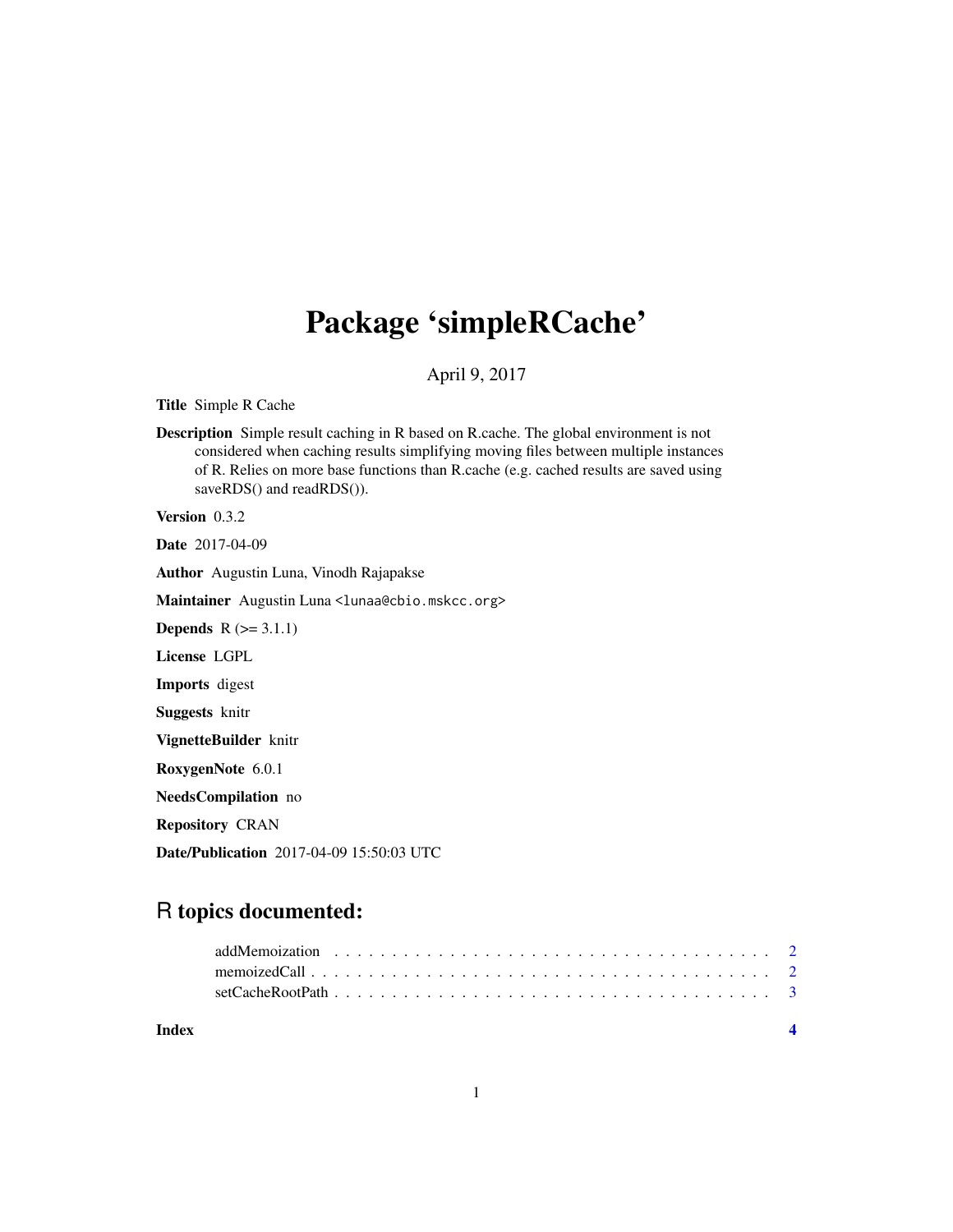<span id="page-1-0"></span>

#### Description

Add Memoization to a Function

#### Usage

```
addMemoization(fcn, verbose = FALSE)
```
#### Arguments

| fcn.    | the function to be memoized |
|---------|-----------------------------|
| verbose | show debugging information  |

#### Value

memoized function

#### Examples

runifCached <- addMemoization(runif)

memoizedCall *Call a Memoized Function*

#### Description

Call a Memoized Function

#### Usage

```
memoizedCall(fcn, ...)
```
#### Arguments

| fcn     | a function                    |
|---------|-------------------------------|
| $\cdot$ | the arguments to the function |

#### Value

result of memoized function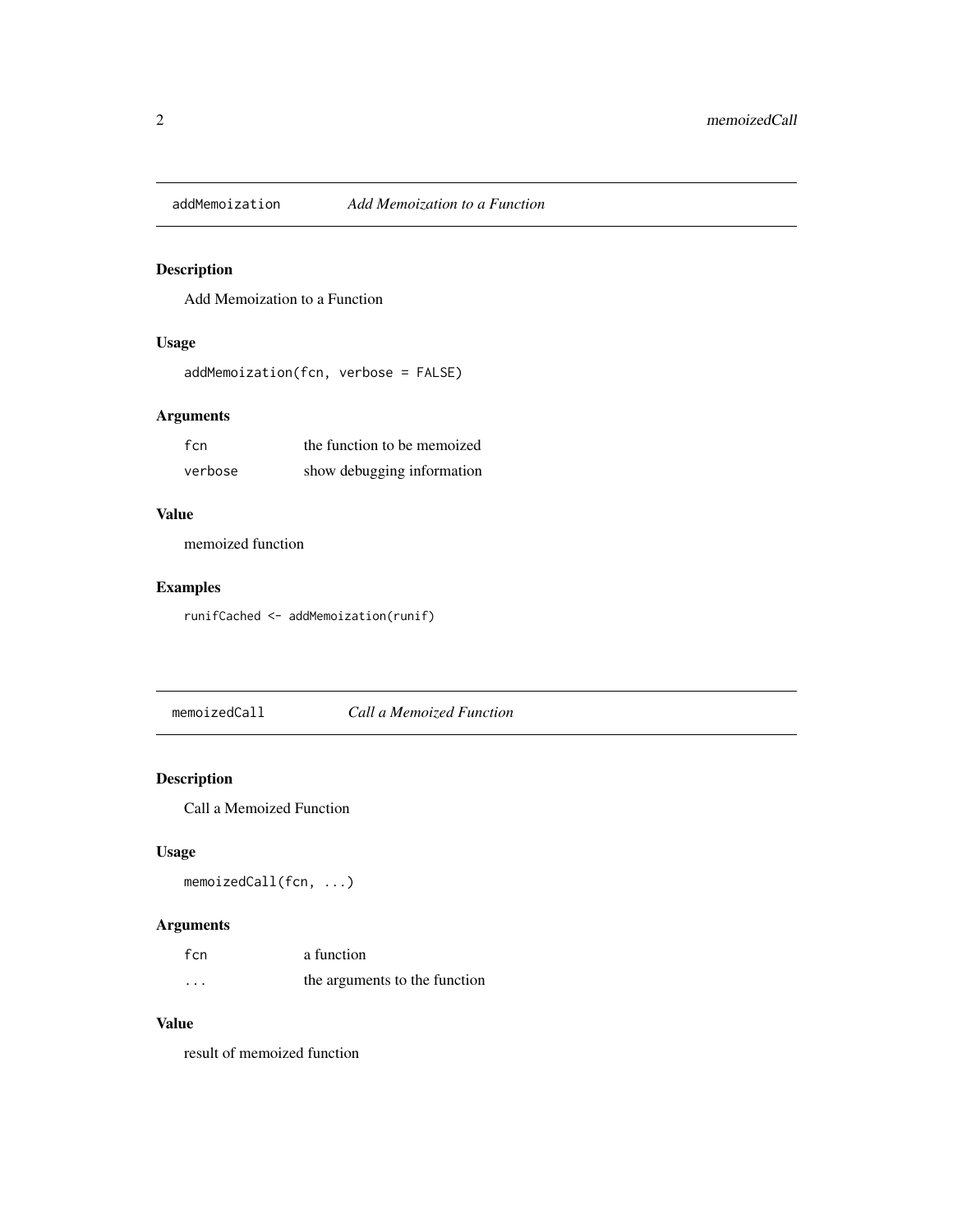#### <span id="page-2-0"></span>setCacheRootPath 3

#### Note

If the environment variable DEBUG\_SIMPLERCACHE is set, then the keyHash will be outputted. This can be used to identify cache RDS files.

setCacheRootPath *Set Cache Root Path*

#### Description

Set Cache Root Path

#### Usage

```
setCacheRootPath(path = tempdir())
```
#### Arguments

path the cache root directory (DEFAULT: a temporary directory, but this can be change to a more permanent location)

#### Examples

setCacheRootPath() ## Not run: setCacheRootPath("~/.simpleRCache")

## End(Not run)